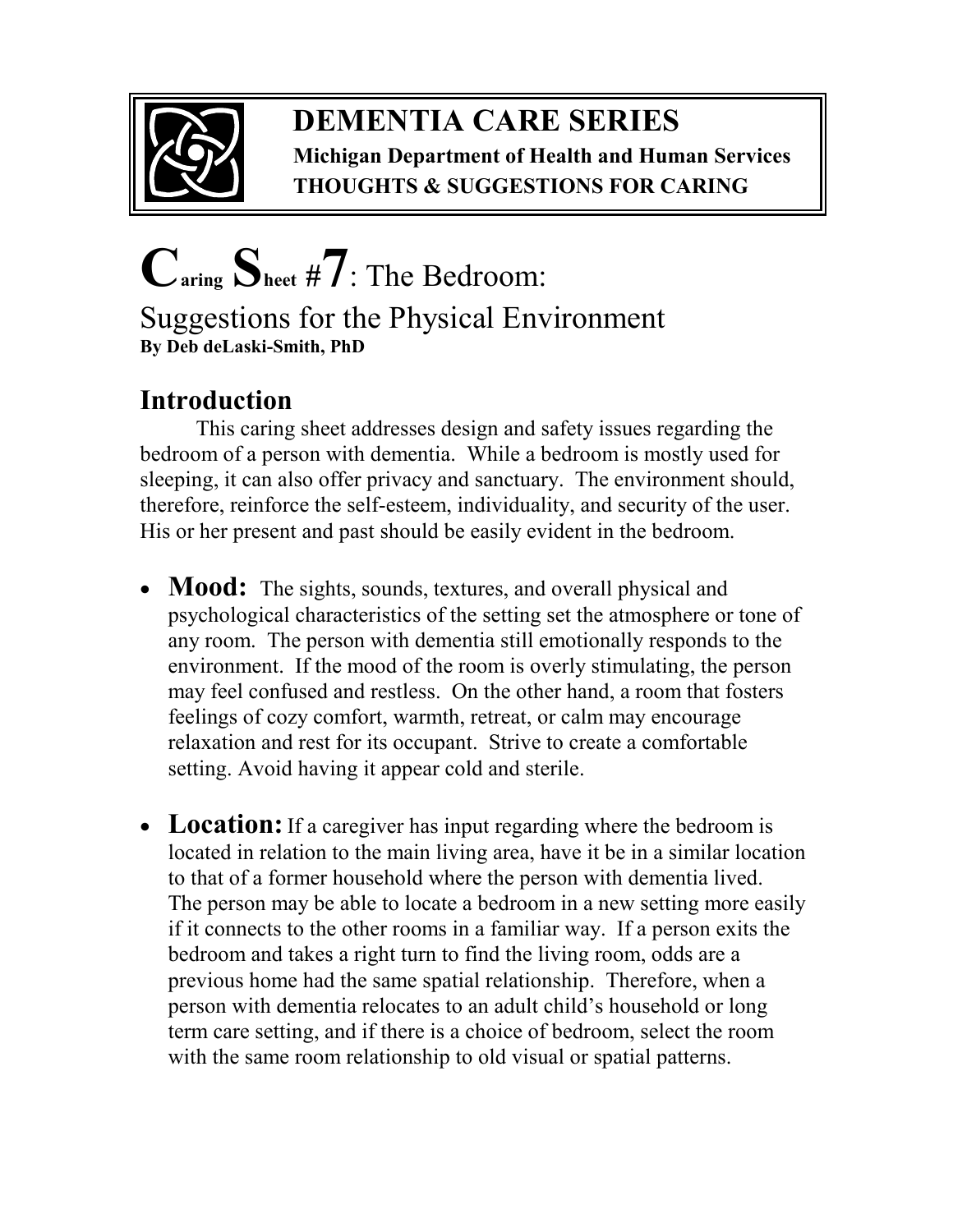

Caring Sheet #7 The Bedroom: Physical Environment D. deLaski-Smith Page 2 of 10

- **Landmarks:** Other means for finding one's room can include landmarks. A particular hallway or a corridor with a large plant at the end can remind one that this is the pathway to the bedroom. Specific furnishings, artwork, and wallpaper, for example, can also serve as landmarks for finding the way. Many residences use name plates, display boards, showcases, or items attached to the bedroom door that display memorabilia to trigger room identification. This principle can also be used in private homes where persons with dementia often find themselves in grandchildren's or children's bedrooms while searching for their own bedroom.
- Layout: Keep the layout of the room simple and intuitive or easy to understand. Avoid cluttering the room with an excessive amount of furniture. Maintain simple paths of travel to enter, exit, and locate the closet, dresser, and bathroom. Locate the bed in a position to repeat old visual or spatial patterns. In other words, in a former household, as one sat up in bed and exited the bed, was it a right or left turn to go to the bathroom? Try to repeat that layout, so the resident does not get confused and turned around in his or her quest to leave the room. Try to keep old relationship patterns the same for all of the furniture. For example, the relationship of a night table to the bed, the dresser to the closet, or the chair to a window. Old patterns feel familiar and reassuring.
- **Space Allowances:** Position the bed with space around it to enable the bed-making task. For some persons with dementia, it may be better to have one side of the bed against the wall to prevent falling out or to encourage exiting direction consistent with old habits. If a wheelchair is used, consider clear floor spaces to enable freedom of movement. The door needs to have at least a 32 inch opening. The room needs at least one 5 foot turnaround area within the room to complete a turning radius with the wheelchair. Provide 4 feet in front of the closet as a comfortable spatial arrangement for taking clothes on and off.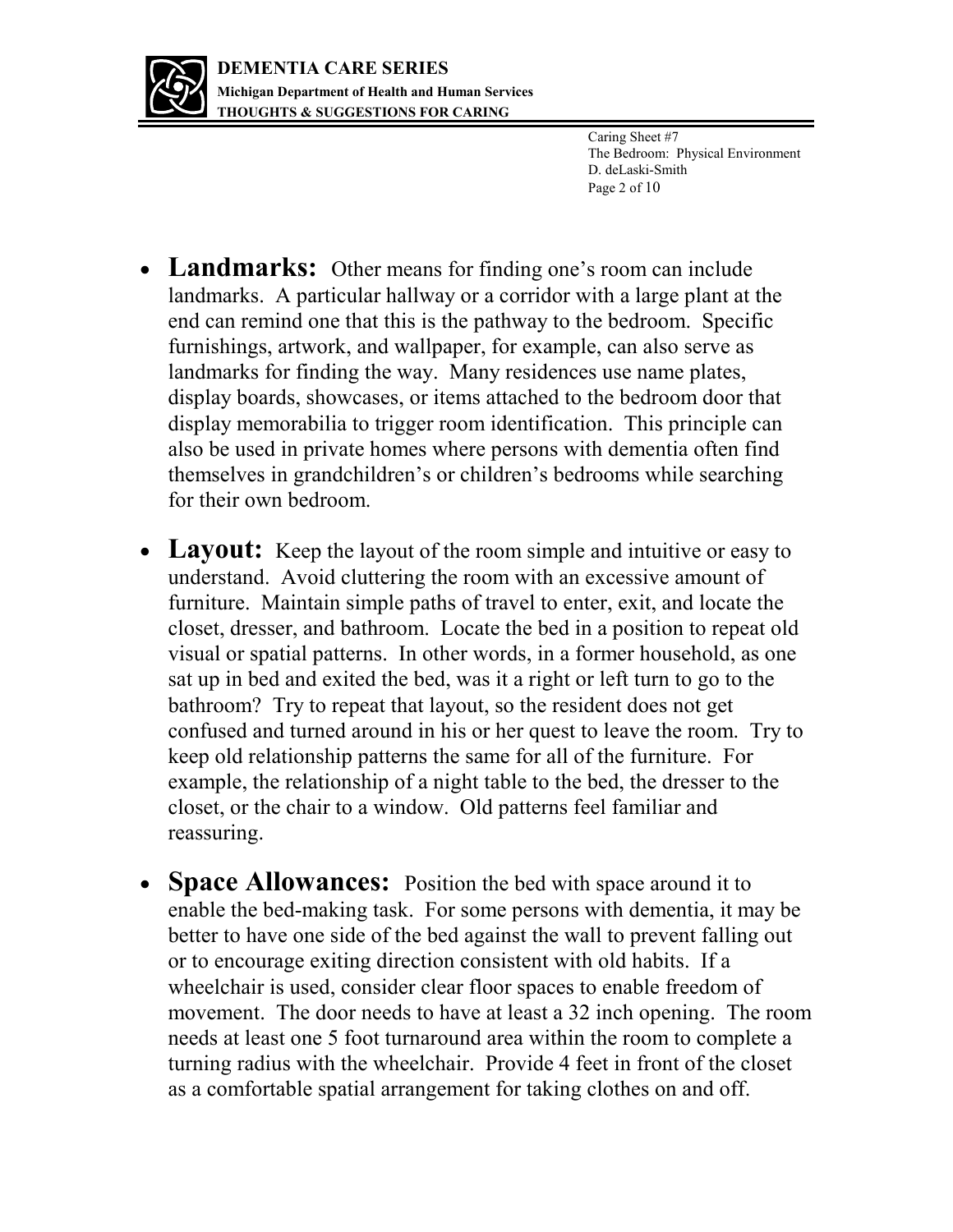

Caring Sheet #7 The Bedroom: Physical Environment D. deLaski-Smith Page 3 of 10

Allow 3 feet next to the side of the bed to enable transferring from a wheelchair onto the bed or to accommodate the space needed for a caregiver to provide assistance. Avoid blocking a window with furniture to ensure a person's ability to independently open and close either the window or the window treatments (i.e., drapes, blinds, etc.).

- **Aesthetics:** The new setting should reflect its resident's previous aesthetic tastes (e.g. warm, country, soft pastels; or traditional and formal; or trendy). Aesthetic tastes of those who came through the Depression will not be the same as those of the baby-boom generation. Similarly, the baby-boom generation will have different tastes from that of their children. As both generations age, period preferences and trends change. Ethnic and cultural diversity should also be considered, particularly in private space areas such as the bedroom. Remember that white paint costs the same as colored paint and interesting textural painting techniques, such as ragging or combing, are less expensive than wallpaper. Border paper placed at ceiling height will not be noticed by the person with dementia whose field of vision is aimed more toward mid-wall or floor level. Keep aesthetics within sight, personal, and interesting without being confusing.
- **Furniture Selection**: Room furnishings should remind the person with dementia of a former home. It is usually best to use the person's own bed, dresser, chair, TV, stereo, desk, etc. When this is not possible, try to select new items similar to the style of those used in a former household (e.g. Victorian, Queen Ann, Shaker, Georgian).
- **The Bed:** The bed needs to be comfortable for the user. Some people like a very firm mattress while others prefer something soft and body conforming. It is usually easier to get on and off a firm mattress than a soft one. The height of the bed off the floor is also important. For persons who have a problem falling out of the bed, a mattress on the floor may be safer. Bed rails can be dangerous. There are adjustable hospital beds that allow a full range of heights. They can be lowered to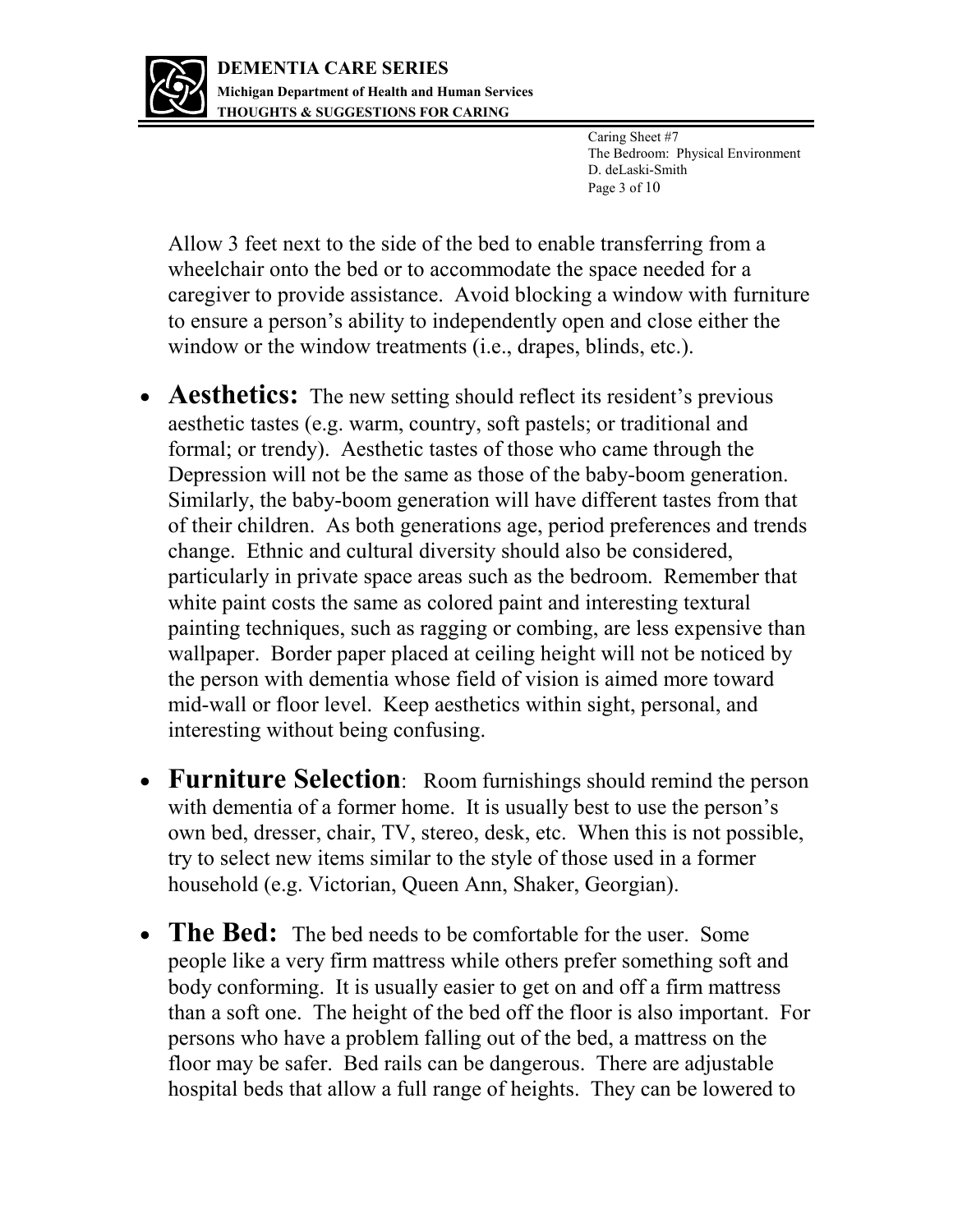

Caring Sheet #7 The Bedroom: Physical Environment D. deLaski-Smith Page 4 of 10

promote exiting and entering with feet touching the floor, or elevated to aid bed-making by the caregiver or person with dementia. As a person sits on the edge of a bed, the person's feet should be firmly planted on the floor in order to rise with assurance. When the toes barely touch (e.g., in short women), the person feels uncomfortable and stability is compromised. The bed height for a tall man should be very different from that of a petite woman.

• **Chairs:** Chairs are a necessity in a bedroom for sitting while dressing, for tying one's shoes, for reading or looking at pictures. There are a number of chair characteristics that are important for an older individual. The seat height, like the bed height, needs to allow feet to rest firmly on the floor. A firm cushion enables the person to get up off the chair more easily. A soft cushion tends to envelope the user and causes the person to struggle and perhaps use a rocking motion to get out of the chair. An open space in the front of the chair between the chair legs will allow the person's feet to be positioned slightly back under the chair to facilitate getting up. Chair arms need to be at a comfortable height so that when the user rests them there, his or her shoulders are not hunched upward. The chair arms also need to extend slightly beyond the front seat edge; this lets them serve as a grab bar for getting in and out of the chair. The desired chair back height depends upon the user's size. Allow for the user's head to rest in a comfortable position; even the wings of a wing back chair can offer a side resting spot for short naps. The backs should be soft to accommodate bony or painful backbones. The chair should be heavy and sturdy enough to not move when one lands hard while sitting down or leans on it when getting up. Chairs also need to be sturdy when they are located in an open area of the room; the seat back may serve as a walkway grab bar or handrail. In these cases the seat back height should be 3 feet from the floor. When chairs are located at tables where the caregiver might push the person up to the table, it may be helpful to have wheel casters on the front legs only. The caregiver can, if possible, then lift up the backside of the chair allowing the front wheels to more easily roll the person up to the table, desk, or vanity mirror. Wheels on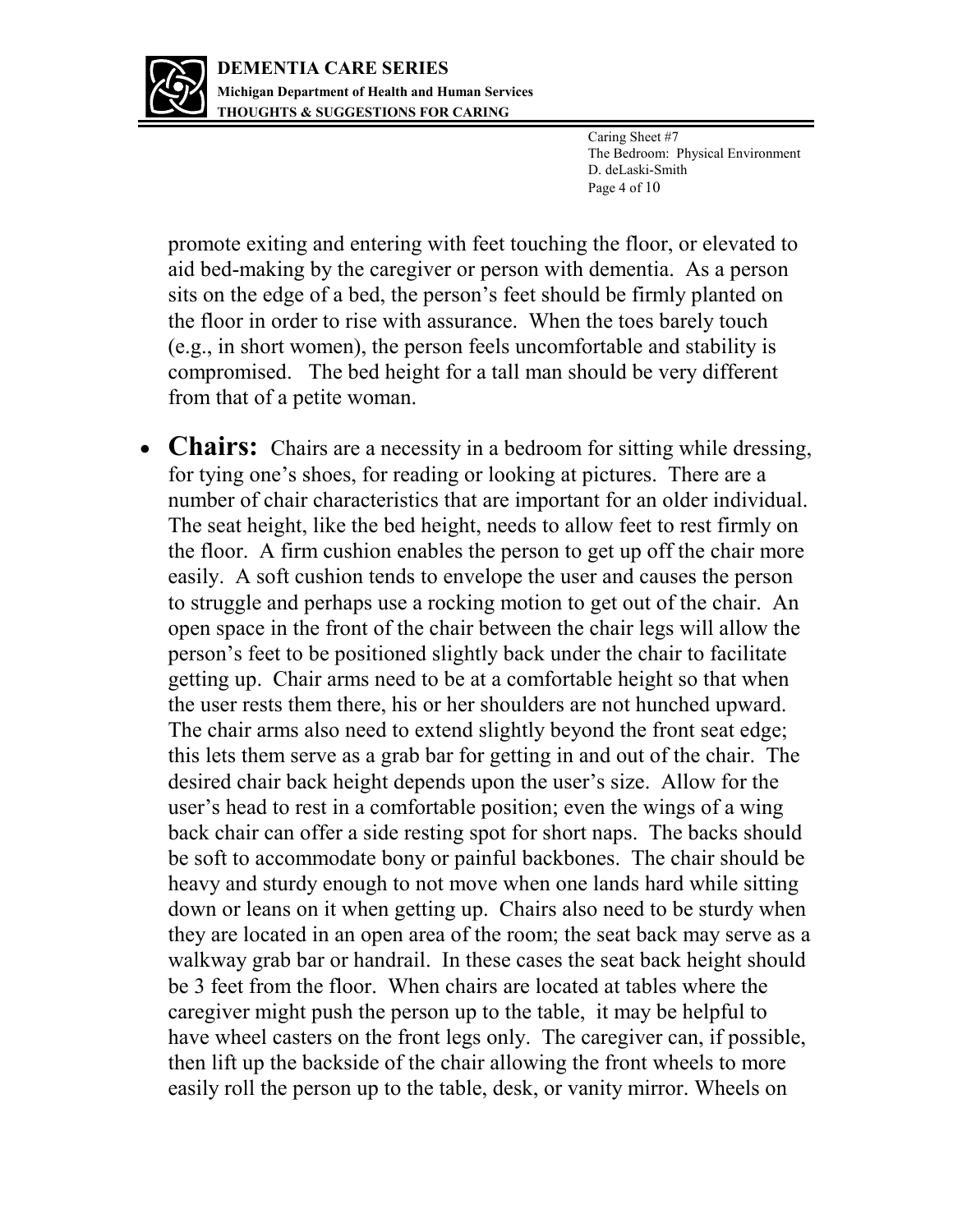

Caring Sheet #7 The Bedroom: Physical Environment D. deLaski-Smith Page 5 of 10

all four legs make it unsafe for the person to get in and out of the chair, since the chair can easily move out from under the person. With wheels only on the front, the chair does not move when one gets in or out.

- **Dressers:** Dressers in bedrooms provide storage of personal items while offering a top surface for the display of accessories and family pictures. The unit should have drawers that easily glide open. Drawer size should not be too deep. When the depth is great, clothing tends to get buried and hard to find. Keep things orderly with common items stored together. Labels may be helpful for those persons with dementia who can still read. Label the drawers with brief names of the clothing stored within. The drawer hardware should be a pull fixture rather than a knob. Arthritic hands can get a drawer open with one finger hooked inside a pull when the hands won't conform to the shape of a knob. The hardware should visually contrast in color with that of the dresser so it is readily visible.
- **Desks:** Desks in bedrooms have been used by some caregivers as a means to trigger old memories and activities. Persons, whose previous employment found them using desks at an office for most the day, may enjoy spending time at a desk reliving old work habits. Some persons with dementia have been known to occupy hours of their day, working with a typewriter, calculator, paper and pencil, checkbook ledger, etc. Offering this option allows meaningful ways to pass the time. For some persons, the desk works better in another room rather than the bedroom, since most people leave a bedroom to go to the office or study. For people who did the household finances and wrote letters at their desk in the bedroom, however, a bedroom desk might work well.
- **Surface Treatments:** Keep the surface treatments on walls, floor, and ceiling easy to clean and easy to understand. Busy wallpaper patterns may be distracting and misinterpreted; some individuals may choose to pick the wallpaper flowers off the wall. Textured wall coverings help to control sound and prevent the reflection of light that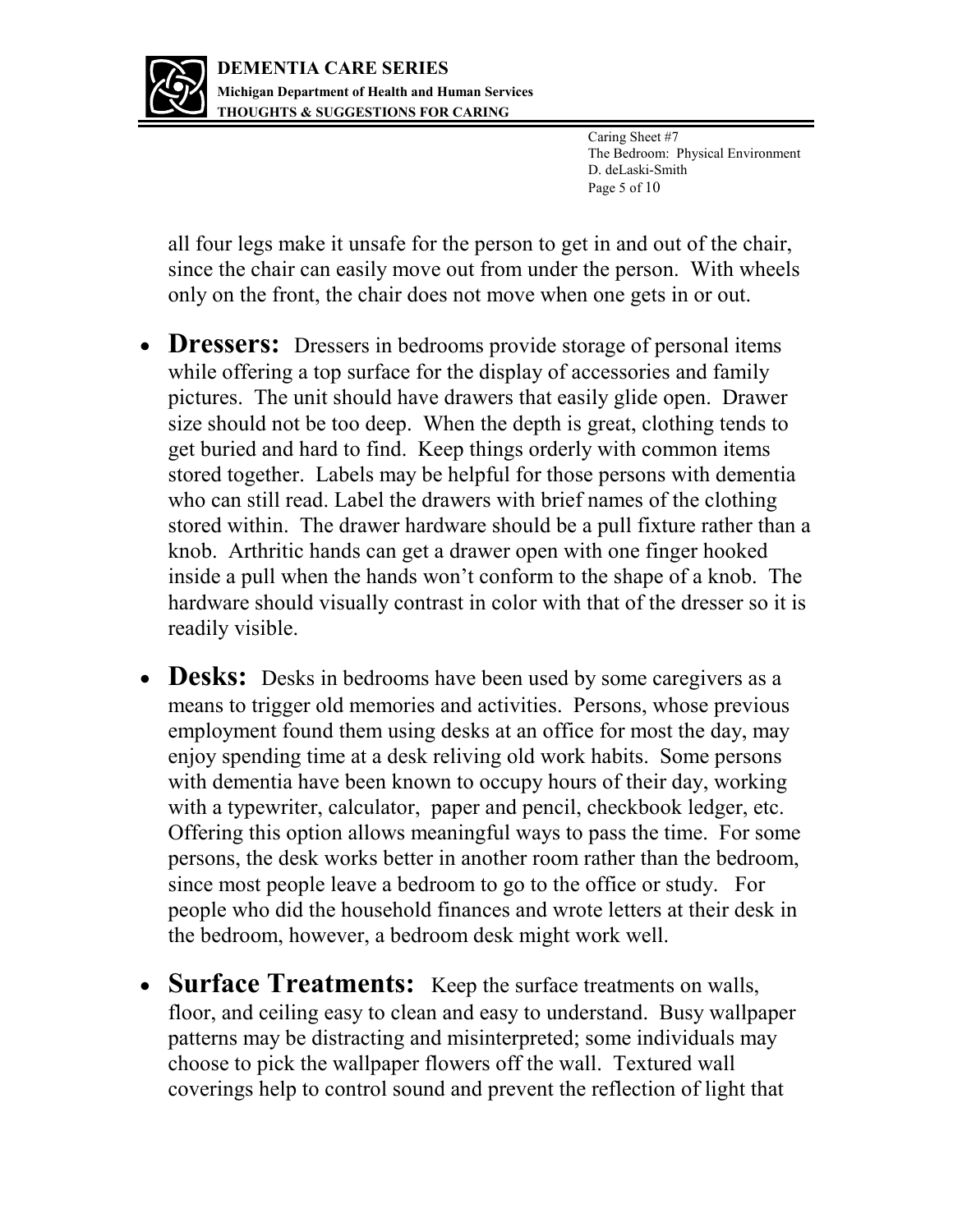

Caring Sheet #7 The Bedroom: Physical Environment D. deLaski-Smith Page 6 of 10

causes glare. Patterned flooring may cause dizziness as one focuses on where he or she is walking. Solid color surface treatments seem to work the best, but in using them try to prevent a boring setting. Some visual interest is desirable. Visual interest can be added by accessories and colorful pillows or bed linens or comforters. There is a fine line between creating visual interest and creating visual confusion with too many colors, patterns, and textures. Keep it simple.

- **Color Contrasts:** Provide color or intensity contrast each place a task needs to be performed or where someone truly needs to see an item (e.g. light switch relative to wall, chair seat relative to flooring, cabinet and dresser hardware relative to cabinet door front or dresser drawer, bed fabrics relative to flooring, lamp shade relative to wall color). As eyes age, the lens of the eye becomes yellow in color. This makes color perception difficult unless strong contrasts have been provided. A pale yellow will blend with a pale blue or green. A strong yellow in contrast with a light blue will show environmental distinctions. If there is a step up from one area to another, create a contrast so the step is visible. If there is no step, then no contrast is needed even if the flooring material changes (e.g., when going from the bedroom to the hallway or bathroom, keep the color and pattern of the carpet and the vinyl tile similar in appearance if there is no step). Some older individuals excessively raise one leg anticipating a level change when moving from one type of flooring to the next. They are unsure about the height difference since depth perception becomes impaired as the eyes change with normal aging. If it is appropriate to hide something, however, such as a storage area or certain outlet or switch, then avoid a color contrast. Let the item fade into the background or use the same wallpaper or paint on the item as on the area surrounding it.
- **Window treatments:** Treatments (e.g., blinds and curtains) should be easy to open and close without breaking. Since they are in a bedroom, they should offer privacy for dressing while allowing natural daylight into the space. Daylight can also generate glare; so diffuse the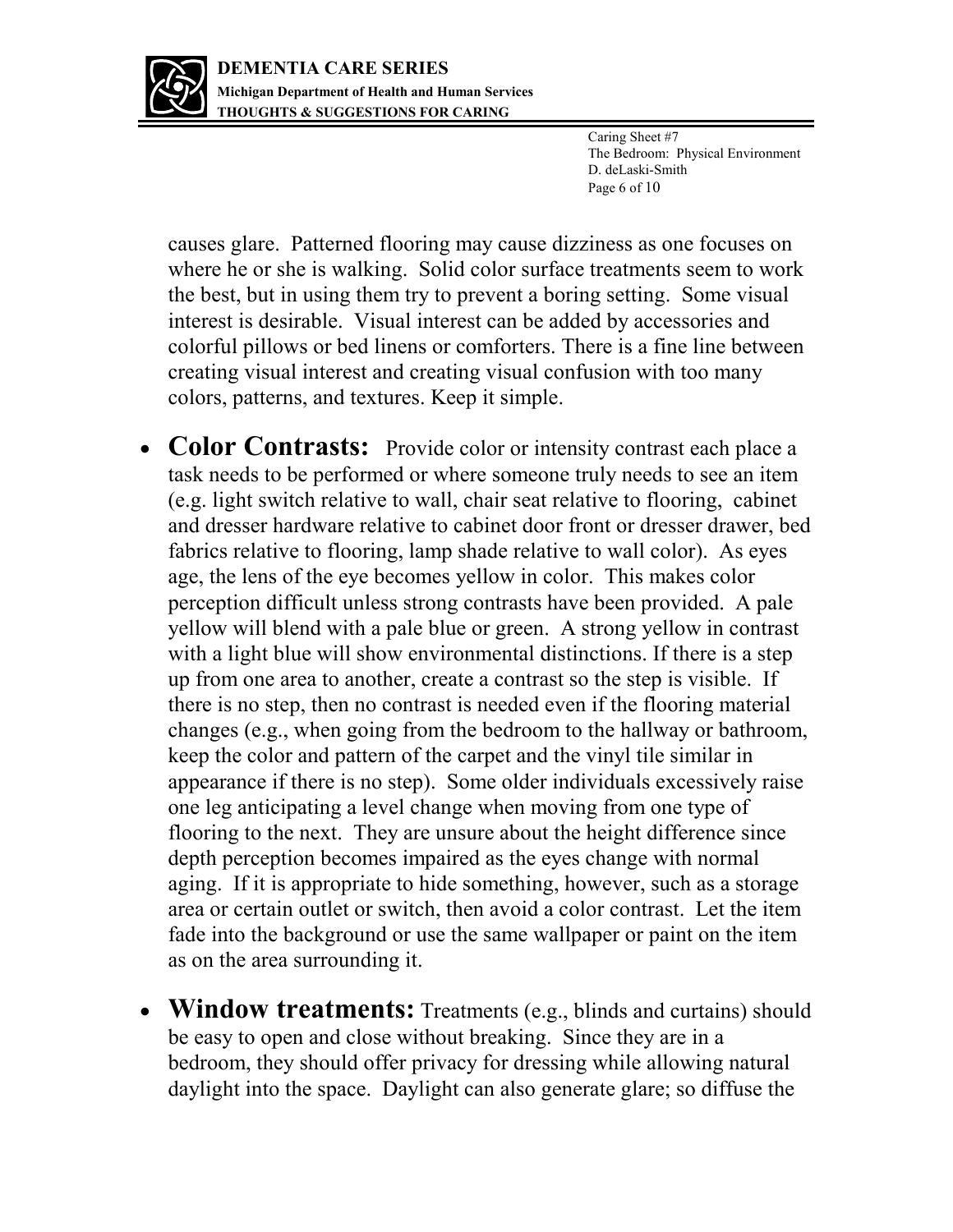

Caring Sheet #7 The Bedroom: Physical Environment D. deLaski-Smith Page 7 of 10

light with sheer fabric or the ability to tilt blinds to angle the direction of the light pattern out of one's field of vision. At night time, window treatments should be able to close completely. Reflections, for some persons with dementia, have been misinterpreted as stalkers or other persons outside looking in. The new options for window treatments are wonderful. Some rise from the bottom up, allowing for privacy at the bottom and open daylight from the top. A new cordless blind is available to enable opening and closing by lifting or lowering the bottom edge. Most older persons grew up with drapes, however, and find them to be a familiar reminder of home. Drapes do not provide the light and glare control of other window treatments. It may be better, therefore, to use blinds, shades, or verticals with the drape over the top. The drape could totally close or just remain off to the side of the windows in a decorative fashion.

- **Accessories:** Use of as many personal possessions and accessories as possible is crucial to room acceptance. This is not the time to freshenup the decor with new unfamiliar accessories. Persons with dementia need these cues to reinforce their sense of place and not feel abandoned in a totally strange setting (regardless of how tattered these accessories may be getting). Be sure accessories are visible from a sitting or sleeping position. Frequently, a tall male puts the picture nail at his standing eye height. With glare from the glass in the picture frame, many pictures can not be seen from a lower vantage point. Determine the average eye height of the person using the room and whether the person is predominantly standing, sitting, or resting in bed. While a room could be filled with interesting visual accessories, if out of view by the person who counts the most, then in essence they don't exist.
- **Mirrors:** Some persons with dementia are confused by their own reflection. If this is the case, then avoid mirrors all together. As one's vision declines, he or she may need to be standing or sitting very close to a mirror to really see effectively. The distance from the front edge of a dresser to the mirror attached to the back side of the dresser may be too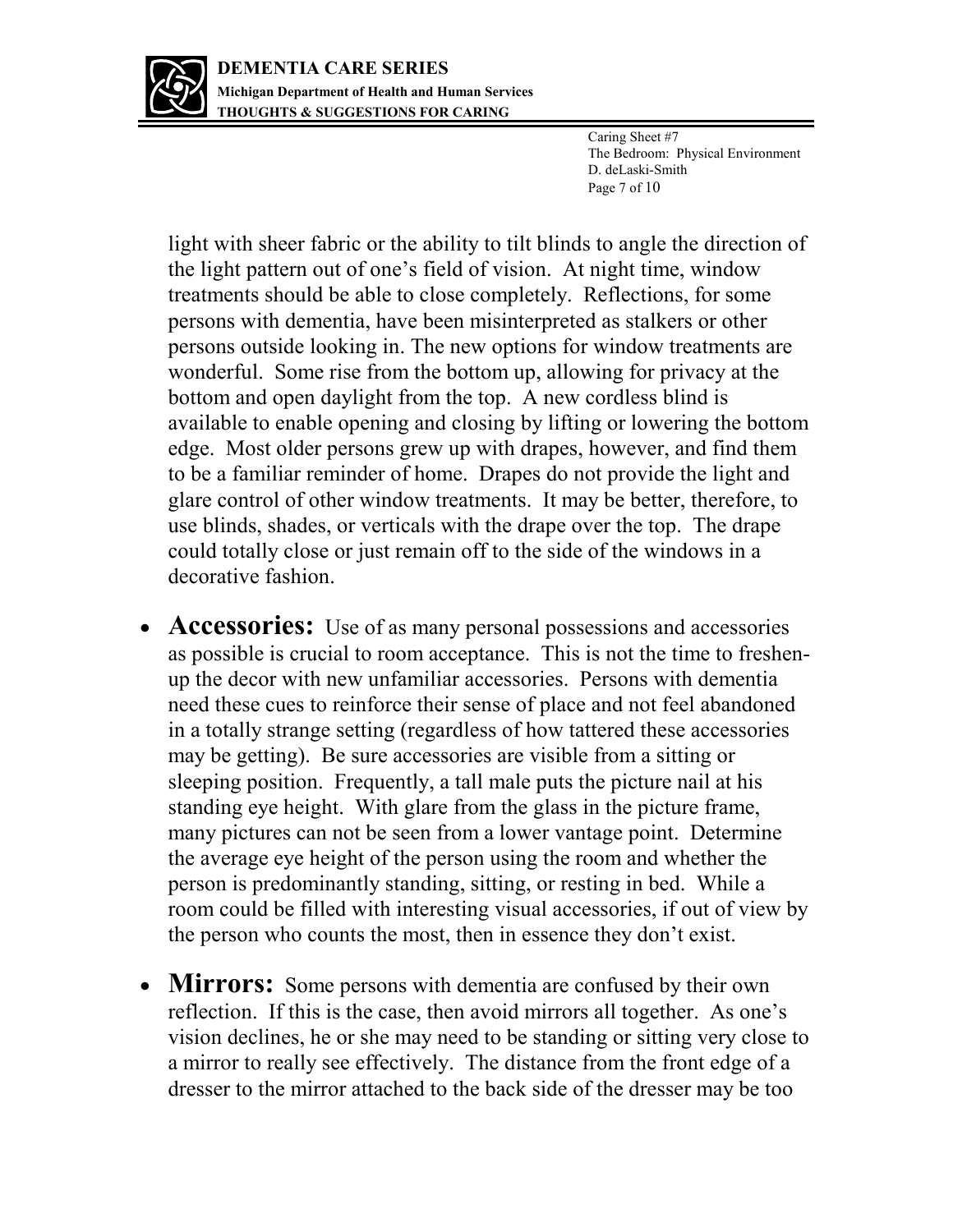

Caring Sheet #7 The Bedroom: Physical Environment D. deLaski-Smith Page 8 of 10

far. Provide a setting where one can be nose to nose with the mirror if need be. For example, a full-length mirror may offer the opportunity to get very close or to back away to get an overall view. Be sure the position of the mirror is such that good lighting is available, and the light does not come from behind the person. Back lighting causes shadows that make features difficult to see. It also makes one appear to have less hair than one really has. This is not very flattering. The mounting height should allow appropriate viewing without bending or stretching to see oneself. Viewing from a seated position (e.g. from a wheelchair) requires the mirror be mounted lower than usual.

- Lighting: An 80 year-old person usually needs three times as much light as a teenager to perform the same function. Therefore, it makes sense to provide light where there is a task to perform. Provide light by closets, dressers, desk, and bedside. Be sure the user is not standing in shadow. Balanced lighting (e.g. fixtures on either side of a bed or dresser) provides the desired increased quantity of light with less glare. Use lamp shades and light diffusing measures to evenly spread the light to avoid shadows. Controls should be easy to operate for arthritic fingers and within reach from a sitting or lying down position. Touch panels or controls are helpful. There are also lighted light switches that are easy to locate in the dark. This provides environmental cueing.
- **Temperature:** Personal preferences need to be accommodated with regard to temperature. When someone is not feeling well or has not moved around a lot to promote good blood circulation, then a warm setting is typically preferred. However, many people like to sleep in a cool setting with windows open, ceiling fan in full motion, or air conditioning cranked up to the most powerful setting. They then bury themselves in warm comforters or prefer only a sheet for cover. If the person with dementia has difficulty conveying needs or preferences, then the caregiver should recall former preferences and set the thermostat accordingly. Because body temperatures are unstable in dementia and may fluctuate during the day, it is still important to monitor the person's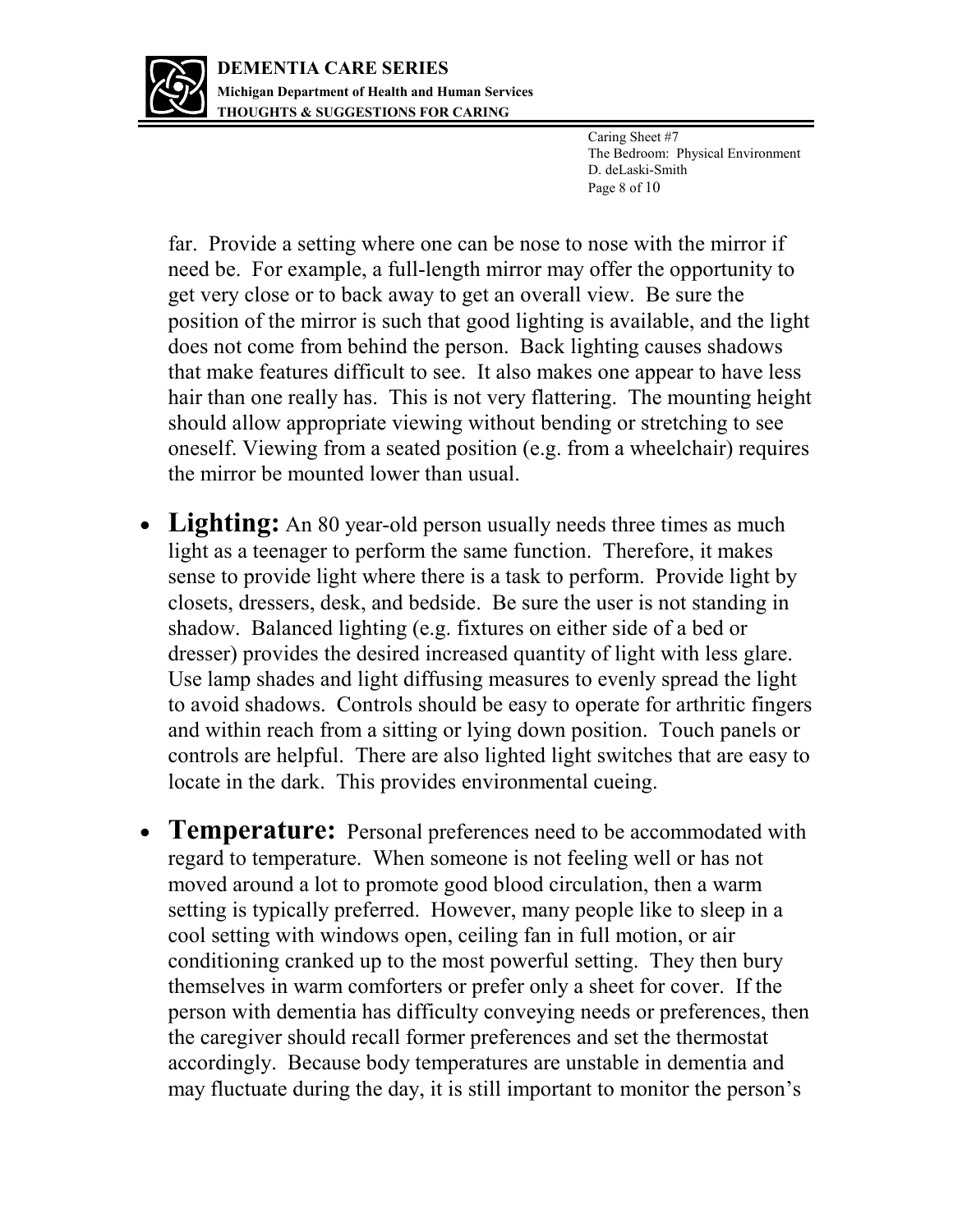

Caring Sheet #7 The Bedroom: Physical Environment D. deLaski-Smith Page 9 of 10

reactions and adjust the temperature frequently. Remember that sleep and wake temperature preferences vary, often dramatically. If not feeling warm and comfortable, some folks will refuse to change clothing. Individual uniqueness and fluctuations throughout the day must be respected since many times the caregiver is sweating while the person with dementia is cold.

- **Sound Control and Acoustics:** As in all rooms, the goal is to control sounds so they do not travel to other rooms. In a bedroom, sounds are easily controlled by the textured items in the space, such as bed linens, blankets, pillows, drapes, upholstered furniture, carpeting, hanging clothing, books, and accessories. If the room is too sound absorbing, conversations will be difficult to hear and understand. It is important to provide a balance of smooth and rough textures. This can happen with the addition of a number of hard surface furnishings in the room (wardrobe, dresser, desk, head and foot board on the bed).
- **Storage:** Multiple storage options in the bedroom are often preferred by caregivers. To avoid confusion regarding what to wear, some caregivers keep only a few items in the closet and fill another closet that only the caregivers access. This caregiver closet is camouflaged by painting its door and hardware the same color as the wall. Keeping this closet locked can prevent the person from choosing out of season items. The closet that the person with dementia uses should be visible by color contrast with the wall. It should have orderly storage with open wire binds so one can see what is stored. If possible, only hang appropriate clothing for the day in an accessible spot. Lay out the items in the order one would put them on his or her body. Some persons with dementia can independently dress themselves with this setup as the only cue.

## **Conclusion**

Getting a sound night's sleep or an effective nap can for most individuals promote higher functioning, a more congenial temperament and more pleasant behaviors, as well as assist in the healing process should an